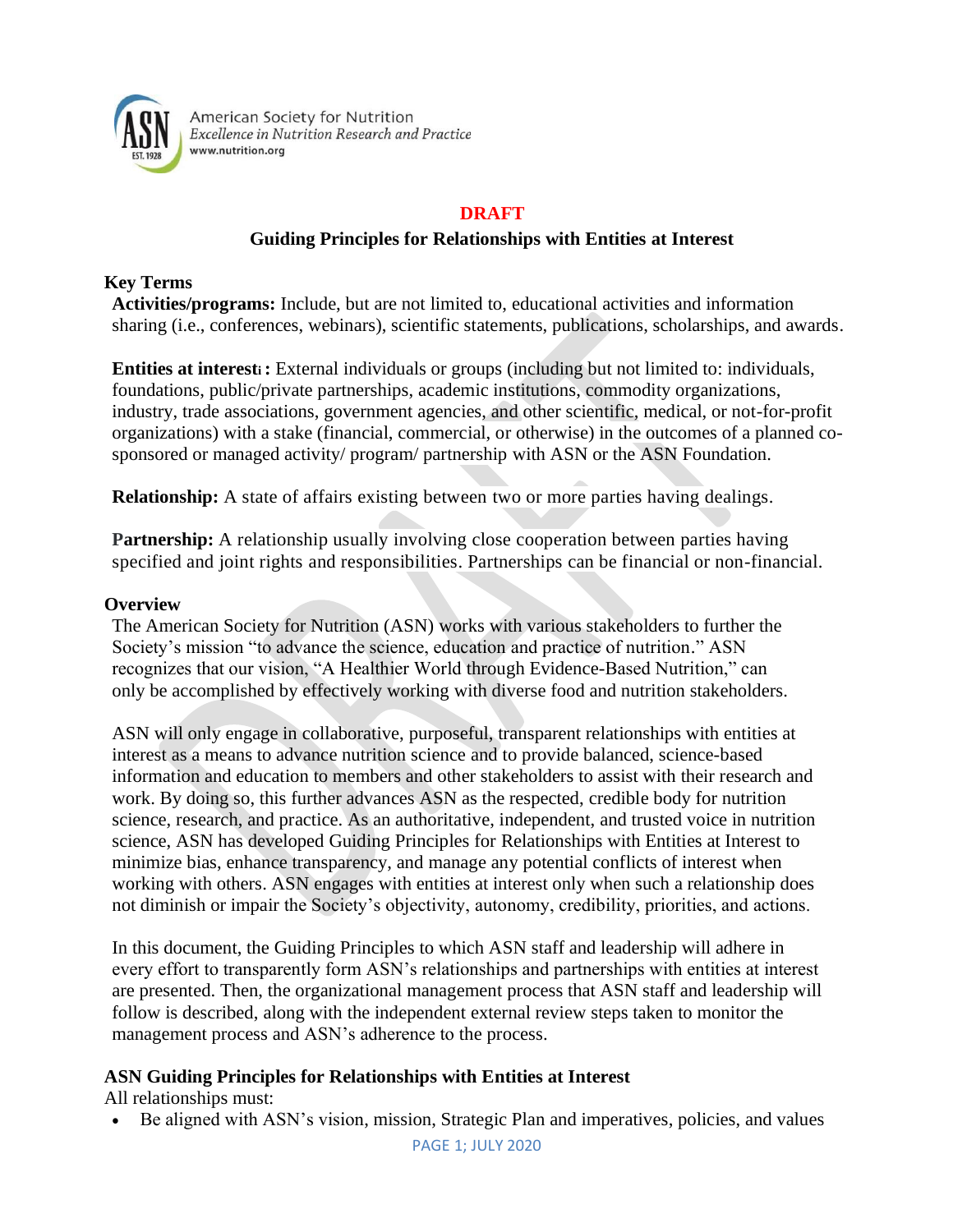(Diversity and Inclusion; Integrity; Respect; Innovation; Drive). The mission of ASN drives all proposed activities/programs – to advance the science, education, and practice of nutrition.

- Address the professional needs of ASN members and the nutrition science, research, and practice communities.
- Protect and maintain trust in ASN, and ASN's integrity, ethical standards, credibility, and identity as an authoritative, credible, balanced voice of nutrition science and practice.
- Maintain the objectivity of ASN, its employees, leaders and members, and activities/programs. Relationships must not bias ASN's scientific and professional objectivity and must provide benefit to ASN's members and other nutrition stakeholders.
	- As such, ASN maintains final approval and control of all ASN-affiliated activities/programs.
- Comply with the rules and standards of continuing education credit granting entities for relevant activities/programs.
- Be consistent with the ASN-endorsed principles set forth in "Funding food science and nutrition research: financial conflicts and scientific integrity"<sup>i</sup> and in "Scientific Integrity Principles and Best Practices"ii.

### **ASN Involvement in Partnerships**

- Financial support from entities at interest in no way influences ASN's governance, programmatic decisions, or advocacy activities/programs.
- ASN's comments or testimony related to scientific and regulatory policy are based on objective interpretation of available science and prepared using a balance of member perspectives to inform ASN decision-making.
- ASN will not endorse any company, brand, or product, and partnerships or relationships should not be misconstrued as such. Support of ASN activities/programs by entities at interest does not permit control over content nor does it mean or imply ASN approval or endorsement of an entity at interest's policies or products.
- All proposed ASN-affiliated activities/programs are internally reviewed by ASN staff and relevant ASN member groups, to ensure scientific accuracy that is of high quality and does not directly promote or endorse financial and commercial interests of the entity or present other potential conflicts of interest. ASN reserves the right to maintain involvement in the development, distribution, and implementation, of all affiliated content, messaging, activities/programs, and products.
	- o ASN's logo and name may only appear in partnership materials with final editorial control and approval by relevant ASN staff.
- ASN will publicly disclose all entities at interest on co-developed, managed or financially supported activities/programs. ASN will maintain agreements with all entities at interest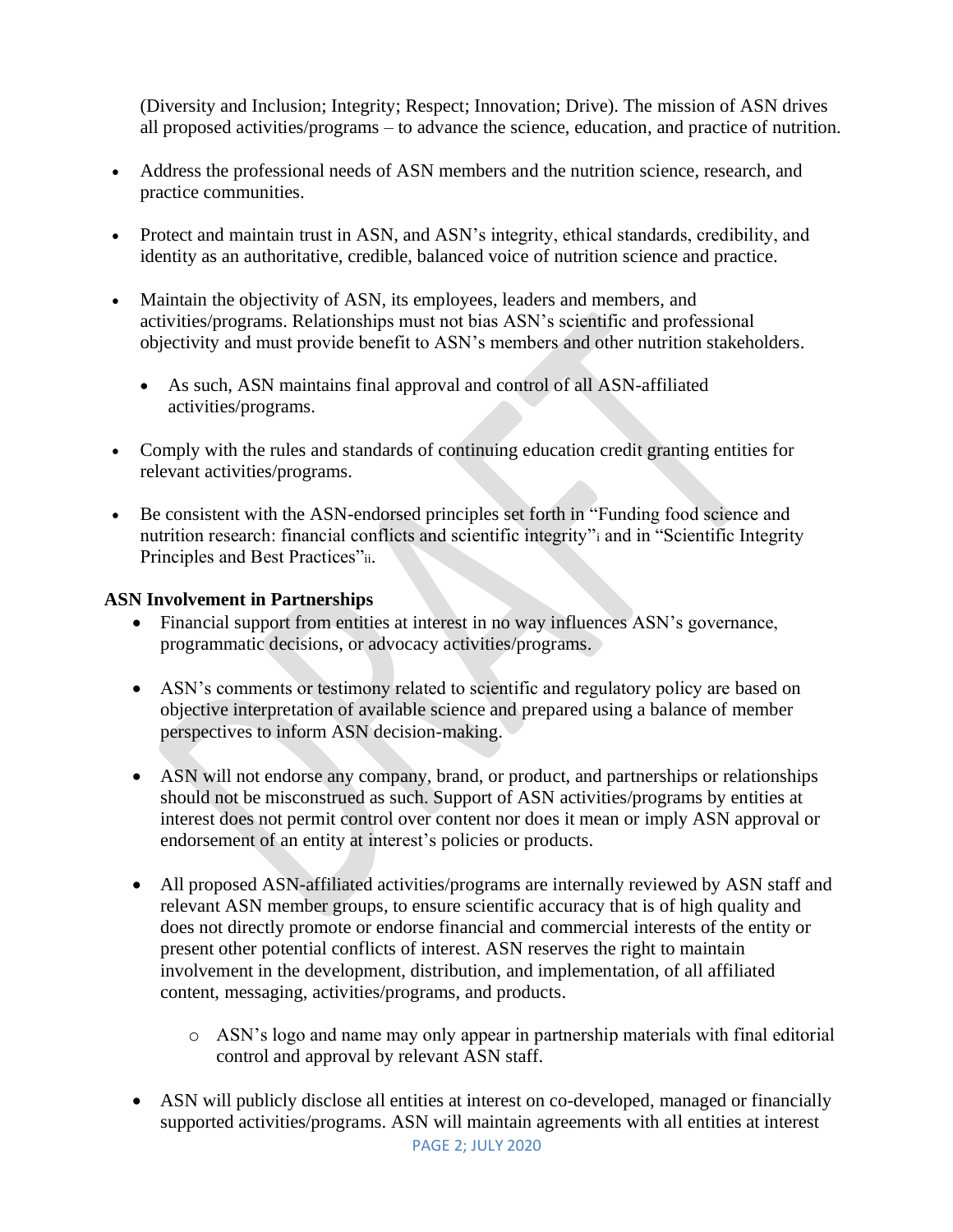that specify clear objectives and goals of such activities/programs, the roles of ASN and other partners, what support is provided, what the support is for, the amount given (if financial support), how the funds may be used.

- Multiple funding sources will be sought for all activities/programs financially supported by entities at interest to achieve a balanced portfolio of funders, organizers, and a balanced program whenever possible.
- These Guiding Principles will be shared with all current and prospective partners. These Guiding Principles provide the basis for internal review of potential ASN partnerships and relationships with all entities at interest. ASN reserves the right to withdraw from any agreement and terminate partnerships if any terms or conditions within these Guiding Principles are violated or not met to the full extent.

### **Organizational Management Process**

The ASN Chief Executive Officer and appropriate ASN program staff have responsibility for reviewing all initiative and/or partnership proposals for relationships with entities at interest to ensure they abide by the Guiding Principles. Regular programmatic updates will be provided to the ASN Board of Directors and/or the ASN Foundation Board, and Board approval will be sought for all major initiatives and partnerships with entities at interest. If further review is requested by the Board, ASN will consult with the ASN Relationships Advisory Group1 (see below) to evaluate whether a proposed initiative or partnership aligns with the criteria defined in this document. If consensus cannot be reached, the ASN Board of Directors, ASN Foundation Board, and ASN Chief Executive Officer have responsibility to resolve matters.

### **External Review of Management Process**

ASN will share all agreements with entities at interest that it maintains with the independent ASN Relationships Advisory Group and with the independent third party that will conduct annual audits to determine ASN's adherence to these Guiding Principles.

The ASN Relationships Advisory Group will annually review the management process ASN uses to minimize bias and enhance transparency regarding activities supported by entities at interest, review ASN's Guiding Principles for Relationships with Entities at Interest, and review ASN's annual audit to ensure compliance with the guidelines and management process. The ASN Relationships Advisory Group will advise the ASN Board of Directors and/or the ASN Foundation Board of any concerns as well as provide the Boards with periodic recommendations for changes and modifications to the guidelines and management process as the environment evolves.

An email address accessed solely by the chair of the ASN Relationships Advisory Group will be provided to ASN members. Any concerns by ASN members related to initiatives or partnerships

<sup>1</sup> The ASN Relationships Advisory Group is an independent external advisory group put in place to review ASN activities co-sponsored or supported by "entities and/or individuals at interest". The Advisory Group's membership and charge will be approved by the ASN Board of Directors. The Advisory Group will consist of up to five non-ASN members, including not-for-profit professionals who have successful experience in transparently managing not-forprofit activities, including those financially supported by "entities and/or individuals at interest".